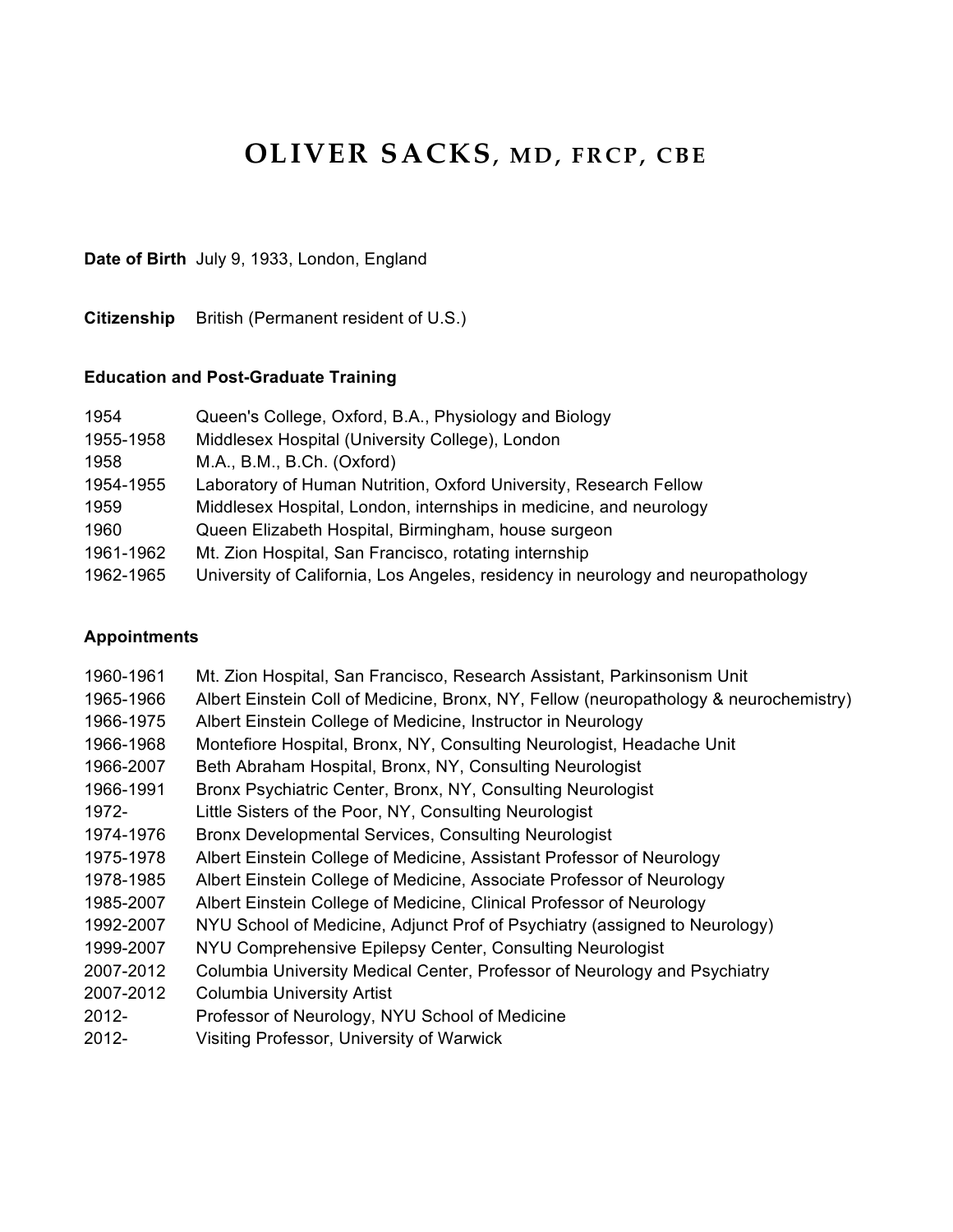#### **Honorary Degrees**

- 1990 Georgetown University, Doctor of Humane Letters
- 1991 Tufts University, Doctor of Science
- 1991 College of Staten Island, CUNY, Doctor of Humane Letters
- 1991 New York Medical College, Doctor of Science
- 1992 Medical College of Pennsylvania, Doctor of Medical Science
- 1992 Bard College, Doctor of Science
- 2001 Queen's University, Kingston, Ontario, Doctor of Laws
- 2003 Karolinska Institutet, Stockholm, Doctor of Medical Science
- 2005 Gallaudet University, Doctor of Laws
- 2005 University of Oxford, Doctor of Civil Law
- 2006 Pontificia Universidad Católica del Péru
- 2008 Cold Spring Harbor Laboratory, Watson School of Biological Sciences,
- Doctor of Science
- 2014 University of Warwick, Doctor of Science

#### **Honorary Fellowships / Memberships**

American Academy of Arts and Letters American Academy of Arts and Sciences American Neurological Association American Psychoanalytic Association Association of British Neurologists Jonathan Edwards College, Yale University New York Academy of Sciences New York Institute for the Humanities at NYU Queen's College, Oxford Royal College of Physicians University of California, Santa Cruz, Cowell College

## **Board Positions (partial listing)**

Institute for Music and Neurologic Function (hon. medical advisor) National Aphasia Association (hon. board member) Neurosciences Institute, San Diego New York Botanical Garden (Board of Managers and Botanical Science Committee) Tourette Syndrome Association New York City Chapter (hon. board member) Tourette Syndrome Association USA (hon. Chair, Research Program)